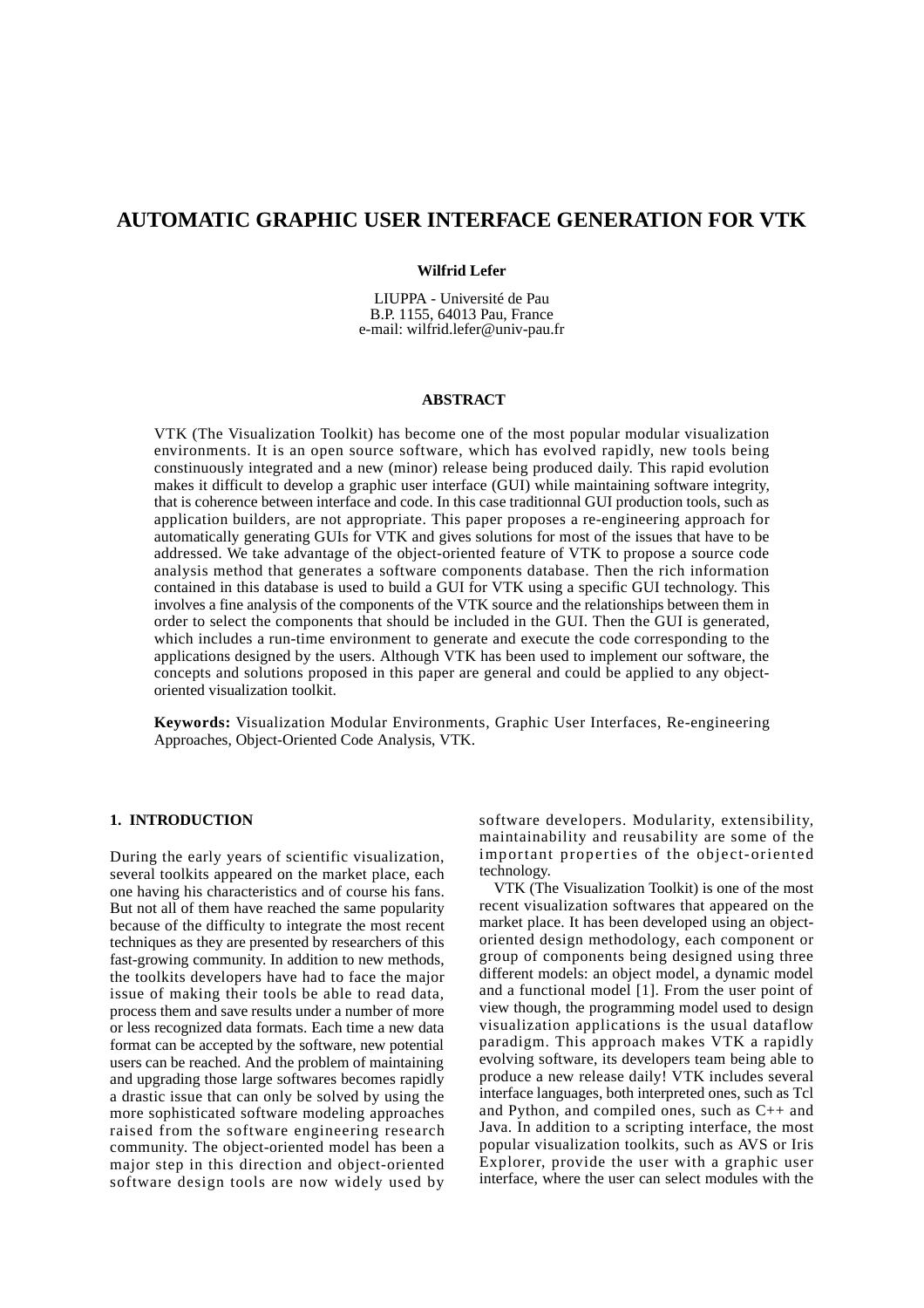mouse, drag them into a canvas and draw links between modules to build the dataflow diagram [2]. Thus the user has a graphic representation of the diagram and can interact with that representation, for instance to change a module properties or to combine multiple diagrams as easily as are some mouse clicks. A simple click on a button of the interface updates the whole pipeline and produces the resulting image or animation. Such a friendly interface is an important feature of a visualization software because it provides an easier access to this technology for end users. VTK lacks such a graphic interface and this has motivated the work presented in this paper but we will show that the concepts and methods presented here have not been specifically designed for VTK but rather can be extended to every object-oriented visualization toolkit. The aim of this project was to develop a tool for automatically generating graphic user interfaces (GUI) for objectoriented visualization toolkits. The main features of our software are:

- the automatic or semi-automatic generation of GUIs.
- the ability to work on sources written with various popular object-oriented languages, particularly  $C_{++}$  and Java.
- the possibility to generate GUIs for various GUI toolkits, such as X/Motif, Tcl/Tk, Java, ...
- the possibility for the interface designer to customize the interface by selecting the modules and properties of the modules that should appear in the interface.
- an easy maintenance of the graphic interface: it is possible to generate a new GUI for each new release of the software in a minimal effort.

The remaining of this paper is organized as follow. Section 2 describes the general architecture of our software. Section 3 presents the concepts used for analyzing the source code and generating the language database that is used by our GUI generation tool, which is described in section 4. Section 5 concludes and give directions for future research.

## **2. SOFTWARE ARCHITECTURE OVERVIEW**

The graphic user interface aims at providing the user with ergonomic facilities for designing a visualization application. In a modular environment with a dataflow programming paradigm, these facilities generally include:

• a list of draggable boxes representing the modules. There are generally two types of modules: sources, which produce data, and filters, which take data as input and produce data as output. In addition, special boxes representing complete and autonomous pipelines in which several modules are linked together to achieve a given task, can be found. For instance a pipeline including a data reader, an isosurface extractor, a polygonal data mapper and a rendering window, may be available, as a commonly used visualization application.

- a canvas in which the modules are dragged and linked together to design the application pipeline. Within this area all the modifiable resources of a module can be displayed and changed as necessary. Thus the modules generally have two graphic representations in the canvas: expanded, to show their attributes, and shrunk, to have a compact representation.
- a runtime environment that controls the validity of the modules connections, generates the script corresponding to the designed pipeline and executes the script to produce the results. Indeed not every module can be connected to every other one because the data produced by the first module have to be of the same type as those taken as input by the second module.

In order to design such a graphic user interface, we need to know the following information about the visualization software:

- the name of all the modules the user may need in order to design its application.
- for every module the name of all the properties of the module that can be changed by the user, together with the name of the methods that serve as interface to these properties.
- the type of input data for filters and the type of output data for sources and filters.
- the syntax of a scripting language, which will be used to generate the code and to execute it.



Figure 1: Architecture of our software.

Our software architecture consists of two phases: a first phase where a source code analyzer builds a structural information database related to the visualization software, and a second phase where the interface is built according to the content of the database. Figure 1 shows the different modules of our software. The source code of the object-oriented visualization software is parsed and analyzed by our *object-oriented code analyzer* described in section 3. The result is a set of files in the XML format, which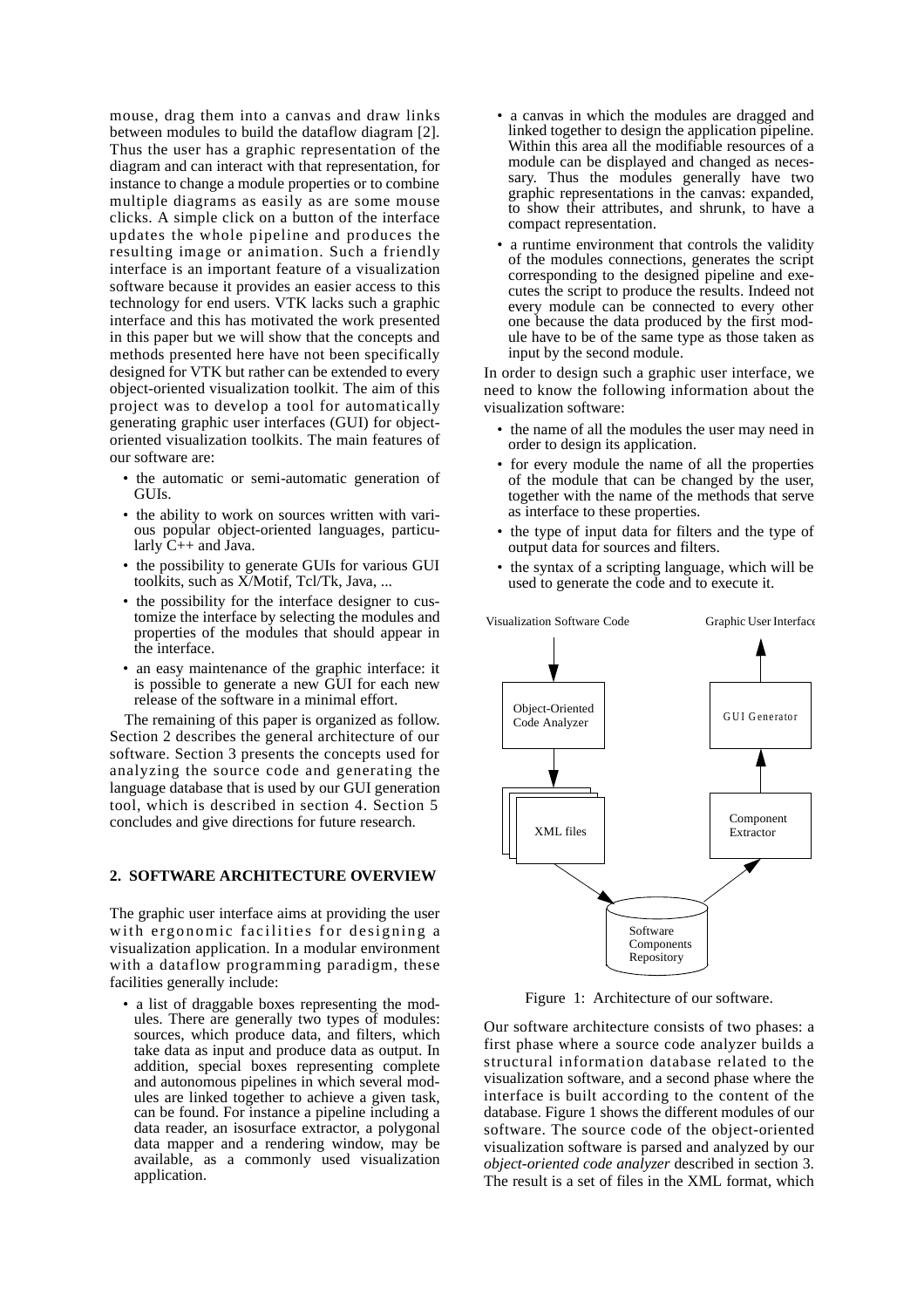are archived in an object-oriented database management system, which acts as a software components repository. Once the database has been built, the information is extracted and filtered by a *component extractor*. This program selects the components that have to be included in the interface and retrieves the methods to be called for setting the different properties of the modules. The *GUI generator* builds the graphic interface and produces the script code generation procedures.

# **3. OBJECT-ORIENTED CODE ANALYSIS**

 $C_{++}$  is a language that features high level, abstract concepts, such as function polymorphism, multiple inheritance, or genericity, which makes it necessary to perform a deep analysis of the source code [3]. This accurate code analysis will allow us to solve problems occuring at the GUI generation phase, such as those described in section 4.4.1. But the  $C++$ grammar is known to be one of the more difficult to solve by a code analyzer. Details about the numerous ambiguities that a developper has to cope with when writing an analyzer are not in the scope of this paper and are skipped here. Of course we have been looking for a public domain analyzer but it turned out that we did not find anyone that works well enough for parsing the hundreds of VTK files successfully, i.e. that satisfy our needs. Several commercial C++ compilers include a reliable parser of course but the parser can not be extracted from the distribution.

So we have written a complete C++ analyzer [4], which is based on the FOG grammar (proposal of E. Willink in 1999). It includes the usual lexical, syntactic and semantic phases. This code analysis phase is clearly separated from the GUI production one. This allows us to connect the analyzer to another programme. For instance we have developped a software to automatically generate software components for online applications, which uses the results produced by our C++ code analyzer. In order to facilitate the portability of the results, our analyzer generates XML documents, which contain all information about a C++ application. Such information can be very usefull for various applications. All the XML documents are stored in a database, called the *components database*.

## **4. GENERATION OF THE GUI**

Several independent software components are associated to generate the GUI. We present the general architecture of this part of our software and each component is detailed in the following sections.

# **4.1 SOFTWARE ARCHITECTURE**

Figure 2 shows the software modules that interact together to generate the graphic user interface. The *component extractor* gets the software components produced by our object-oriented code analysis described in section 3. Remember the main tasks that have to be performed before the generation of the interface can take place:

- select the classes to appear as modules in the interface.
- for each class select the properties that can be changed by the user.
- determine at least one method able to modify the value of each selected property.
- build the code generation procedures that will be called to generate the script corresponding to the pipeline.



Figure 2: Graphic user interface generation.

Ideally we would like the software be able to analyze the source code through the software components database and to perform all the above mentioned tasks. It is easy to figure out that this is a real challenge. At the current state of development only certain tasks have been automated. These tasks are performed by the *component extractor*. The remaining of the tasks are performed manually by the user through the *GUI component selector*, which is a graphic tool that allows the user to select the different components to be included in the interface by simple mouse clicks. The *GUI component selector* is just a graphical user interface and selected components are toggled by the *component extractor* in response to events occurring in the *GUI component selector* interface. The components selection works as follows: the *component extractor* gets the source code information from the components database, performs all automated selection tasks and then the whole list of components is presented to the user through the *GUI component selector*. Components are toggled or not, depending on whether they have been pre-selected by the *component extractor*. Let us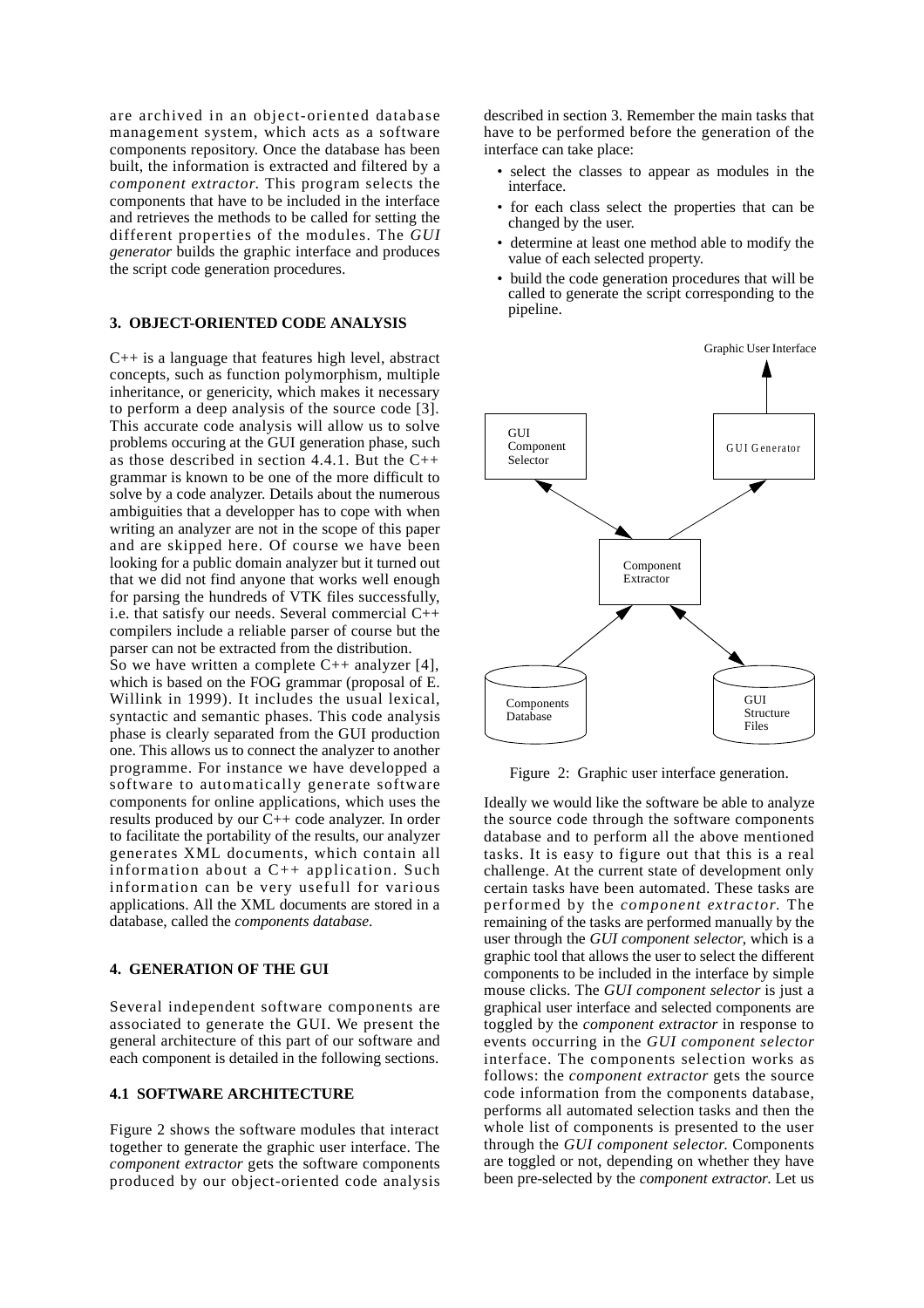

Figure 3: A snapshot of a Motif GUI for VTK, generated automatically from a reengineering approach.

note that a nice property of the separation of this process between both modules is that since more tasks will be automated in the future, no change will appear in the design of this architecture, the only impact being that more components will be pre-selected by the *component extractor*, leading to less work to do for the user. Indeed the pre-selection of components by the *component extractor* does not prevent the user to change the selection afterwards since the user task occurs next to the automated task.

## **4.2 COMPONENTS SELECTION**

The user selects the components to appear in the GUI and the methods to be called for each selected property. Due to the object-oriented paradigm used to model the visualization software, all classes are presented in the GUI component selector, that is both abstract and concrete classes, each property or method being attached to the class in which it has been defined. This allows the user to select a property or a method for a group of selected classes once, by toggling it at the abstract class level instead of having to select it for all inherited classes separately. It means that it is possible to select a property or method for a class that has not been included in the selection of classes that will appear in the software GUI. When all components have been selected, the user validates the selection and click on the «Generate Interface» button to produce the VTK GUI. Because the number of tasks that have to be performed by the user to define a GUI for the whole VTK software can be important, the *component extractor* can save the whole configuration in a so-called GUI file, which contains the list of all software components and their respective flags (selected or not). For each new release of the software, even if there are minor changes, a new GUI has to be generated. Thus the *component extractor* can be asked to load the GUI file of the previous version of the software together with the source code description of the current version that is stored in the components database. Components of the new version of the software that match components of the previous version will be automatically toggled according to their previous status by the *component extractor*. Hence only new components will have to be treated by the user. Since the number of changes from a release to the next is generally small as compared to the size of the software, there is a significant gain in time in using this possibility.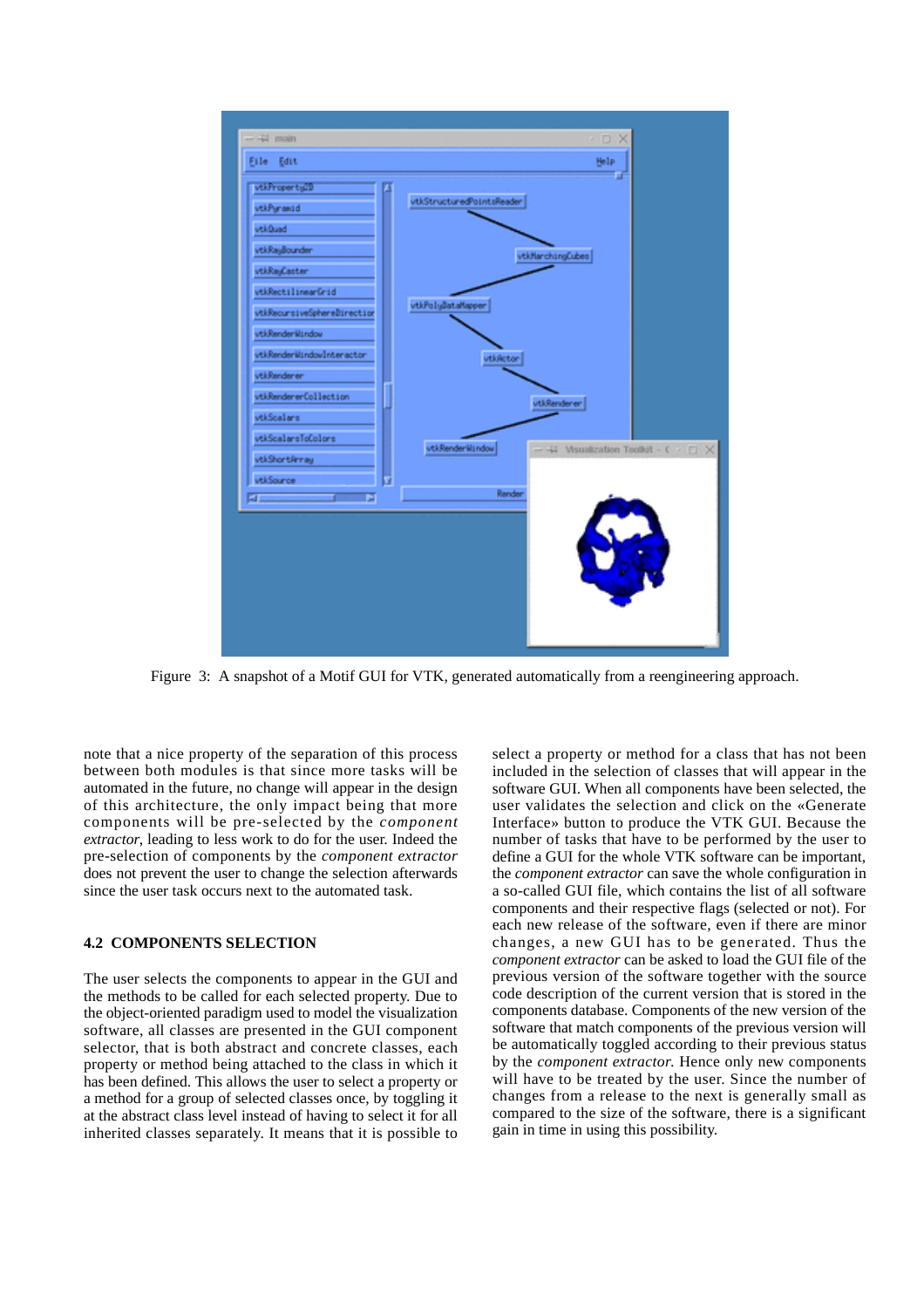

Figure 4: Object properties can be modified thanks to customized forms built on-the-fly.

#### **4.3 GUI GENERATION**

The *GUI generator* gets the list of selected components and all the necessary information from the *component extractor* and generates the source code for the GUI using a specific GUI toolkit. The code may need to be compiled if the graphic API uses a compiled language, which is the case for X/Motif or Java for instance, or it may be interpreted without any change if the API uses an interpreted language, which is the case with Tcl/Tk for instance. Each of the tasks of figure 2 have been implemented as C++ classes, except for the *GUI generator*, which has been implemented as a generic class, which realizes all common tasks of the GUI generation, and a specific class, inherited from the generic class. The specific class allows us to implement all tasks related to a specific GUI technology. Thus there is a specific class for generating X/Motif interfaces and a specific class for generating Java interfaces.

#### **4.4 AUTOMATING COMPONENT SELECTION TASKS**

The following discussion concerns the automatization of certain tasks performed during the components selection process. It will concentrate on VTK because VTK is the software on top of which our GUI has been built, but similar issues would arise with any other object-oriented visualization software and would probably lead to similar solutions. The aim of this discussion is to show some of the problem we have encountered and the solutions proposed to solve them when they exist. This part of the work is still in progress and we expect more and more automated tasks as we will get insight in the structural information of the software.

# **4.4.1 IDENTIFYING MODULES NAMES**

Depending on the software structure, finding the classes implementing a given module could be difficult, due to the various forms of inheritance implemented by various object-oriented languages. In VTK the names of the modules are also the names of the corresponding classes and are familiar to the users of the toolkit. Many classes are abstract classes though, which should not be part of the GUI because they should not be instantiated themselves but rather one of their subclasses. For instance the *vtkStructuredPointsToPolyDataFilter* class should be unselected but its subclasses *vtkStructuredPointsToGeometryFilter* and *vtkMarchingCubes* should be part of the GUI. Our objectoriented code analyzer allows us to retrieve all inheritance relationships between classes. Hence we are able to withdraw abstract classes from the selection. A particular case concerns abstract classes that can be instantiated though. Actually they are not instantiated themselves but rather one of their subclasses. If the user instantiates such a class directly, a procedure in the VTK source determines which of its subclasses should be instantiated instead, as a function of the system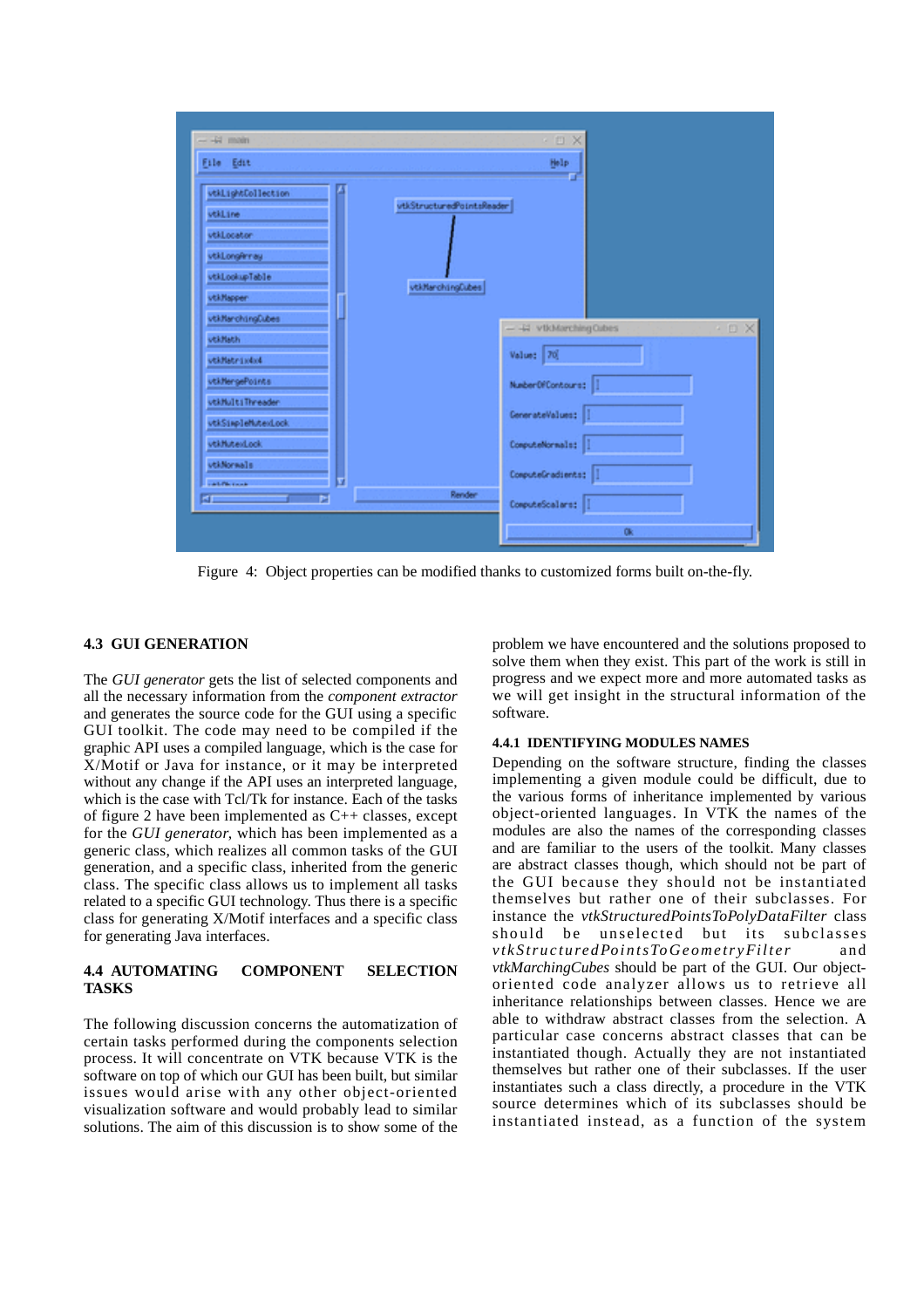configuration. An example of this is the class *vtkRenderWindow*, which is the class for windows into which rendering can take place. If an application program instantiates an object of type *vtkRenderWindow*, a portion of code in the VTK source determines which graphic library is used by the system and instantiates the right subclass accordingly, such as *vtkOpenGLRenderWindow* for OpenGL rendering under X11. Today this particular case of inheritance is not treated properly by our software. In order to avoid a wrong selection that the user may not be aware of, we maintain a list of such classes and the component extractor does not process the hierarchies whose root is in the list. Thus *vtkRenderWindow* has been put into the list.

## **4.4.2 MATCHING PROPERTIES AND METHODS**

Automatically selecting the properties to appear in the interface is a difficult task because there is no structural information that can give reasonable hints to make the right choice. But this is not a drastic limitation because of the possibility to save the configuration for a given release of the software and to reload it for the next version, so that properties will be selected according to the history. Once a property has been selected it is necessary to find at least one method able to change the value of this property. It is not rare that the name of the method can not be directly inferred from the name of the property itself. In this case the user is asked to make the right choice through the *GUI component selector*. Fortunately in VTK, in most of the cases, the methods are named according to the name of the property that they get or change value. Indeed many methods to access class properties are automatically built by C macro-functions, so that we have been able to automatically determine the name of the methods to invoke for a given property in most of the cases. Another problem is that there is generally more than one method that can be used to modify a given property. For instance in VTK there are at least three methods that allow to set the *ColorMode* property of objects of class *vtkMapper*: *SetColorMode(int)*, *SetColorModeToMapScalars()* and *SetColorModeToLuminance()*. In order to determine the right method to use and how to use it, we need to know the list of parameters of the methods, the type of each parameter and the type of the value returned by the method. These information is sufficient to produce the script generation procedures for each method invocation. But it may not be enough to determine whether a method is able to modify a property value or not. In this case we need to have information on the code of the method. This is a part of our object-oriented code analysis that is still under development.

## **4.4.3 CONNECTING MODULES**

The generation of the script corresponding to the visualization pipeline designed by the user thanks to the GUI requires to connect the classes together. Each connection represents a path followed by some data, according to the dataflow paradigm. In VTK all source objects and filters have a method called *GetOutput()*, which is used to connect an object to the next object. In the same way all filter objects have a method called *SetInput()*, so that connecting an *object* filter with an object *reader* in C++ is achieved by the following instruction:

*filter->SetInput(reader->GetOutput());*

Any attempt to connect two modules by the user should be validated by the GUI software. This is possible because we know for each class the type of the data returned by the *GetOutput()* method and the type of the parameter of the *SetInput()* method.

# **4.4.4 RUN-TIME ENVIRONMENT**

By now we have generated a GUI for VTK using the Motif toolkit, probably the most powerful and popular GUI technology in the Unix world. The GUI generation process is handled by several classes: *viscGUIGenerator*, which provides common functionalities for all toolkits, and classes implementing specific functionalities, such as the *viscMotifGUIGenerator* class, which innherits from *viscGUIGenerator*. Both classes have access to the components database through an interface class, named *viscExtractVTKInfo*, which provides routines to browse classes, methods and arguments of the VTK software structure.

The Motif GUI includes a list of all classes that can be instanciated and a canvas in which the user designs the application, as show on figure 3. Instances are dragged from the button list and dropped into the canvas. Once the user has built a valid pipeline he just have to click on the «Render» button to obtain the image. For simplicity reasons, we use the Tcl interface for generating the code implementing a given pipeline. Due to the technique used in VTK to encapsulate the compiled code as Tcl commands, the Tcl implementation is as efficient as the compiled one. The code generated for the pipeline that is shown on figure 4 follows:

```
# object instanciations
vtkStructuredPointsReader obj0
vtkMarchingCubes obj1
vtkPolyDataMapper obj2
vtkActor obj3
vtkRenderer obj4
vtkRenderWindow obj5
# object properties
obj0 SetFileName brain.vtk
obj1 SetValue 0 70
obj4 SetBackground 1 1 1
obj5 SetSize 250 250
# pipeline links
obj1 SetInput [obj0 GetOutput]
obj2 SetInput [obj1 GetOutput]
obj3 SetMapper obj2
obj4 AddActor obj3
obj5 AddRenderer obj4
# now run it
obj5 Render
```